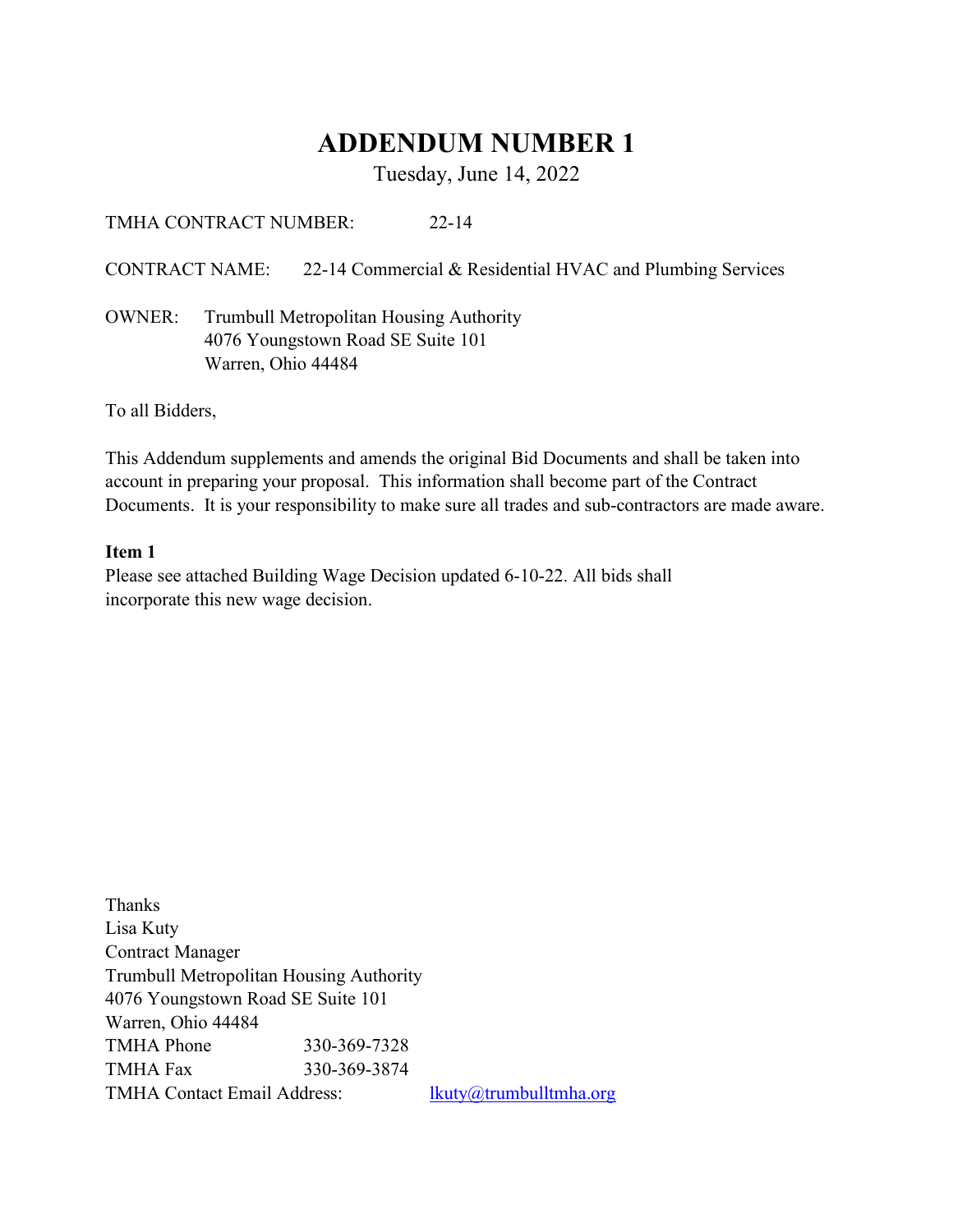"General Decision Number: OH20220101 06/10/2022

Superseded General Decision Number: OH20210101

State: Ohio

Construction Type: Building

County: Trumbull County in Ohio.

BUILDING CONSTRUCTION PROJECTS (does not include single family homes or apartments up to and including 4 stories).

Note: Contracts subject to the Davis-Bacon Act are generally required to pay at least the applicable minimum wage rate required under Executive Order 14026 or Executive Order 13658. Please note that these Executive Orders apply to covered contracts entered into by the federal government that are subject to the Davis-Bacon Act itself, but do not apply to contracts subject only to the Davis-Bacon Related Acts, including those set forth at 29 CFR  $5.1(a)(2)-(60)$ .

\_\_\_\_\_\_\_\_\_\_\_\_\_\_\_\_\_\_\_\_\_\_\_\_\_\_\_\_\_\_\_\_\_\_\_\_\_\_\_\_\_\_\_\_\_\_\_\_\_\_\_\_\_\_\_\_\_\_\_\_\_\_

| If the contract is entered<br>into on or after January 30,<br>2022, or the contract is<br>renewed or extended (e.g., an<br>option is exercised) on or<br>after January 30, 2022: | Executive Order 14026<br>generally applies to the<br>contract.<br>The contractor must pay<br>all covered workers at<br>least \$15.00 per hour (or<br>the applicable wage rate<br>listed on this wage<br>determination, if it is<br>higher) for all hours<br>spent performing on the<br>contract in 2022.   |
|----------------------------------------------------------------------------------------------------------------------------------------------------------------------------------|------------------------------------------------------------------------------------------------------------------------------------------------------------------------------------------------------------------------------------------------------------------------------------------------------------|
| If the contract was awarded on.<br>or between January 1, 2015 and<br>January 29, 2022, and the<br>contract is not renewed or<br>extended on or after January<br>30, 2022:        | Executive Order 13658<br>generally applies to the<br>contract.<br>. The contractor must pay all<br>covered workers at least<br>$$11.25$ per hour (or the<br>applicable wage rate listed <br>on this wage determination,<br>if it is higher) for all<br>hours spent performing on<br>that contract in 2022. |

The applicable Executive Order minimum wage rate will be adjusted annually. If this contract is covered by one of the Executive Orders and a classification considered necessary for performance of work on the contract does not appear on this wage determination, the contractor must still submit a conformance request.

Additional information on contractor requirements and worker protections under the Executive Orders is available at https://www.dol.gov/agencies/whd/government-contracts.

| Modification Number | Publication Date |  |
|---------------------|------------------|--|
| и                   | 01/07/2022       |  |
|                     | 01/28/2022       |  |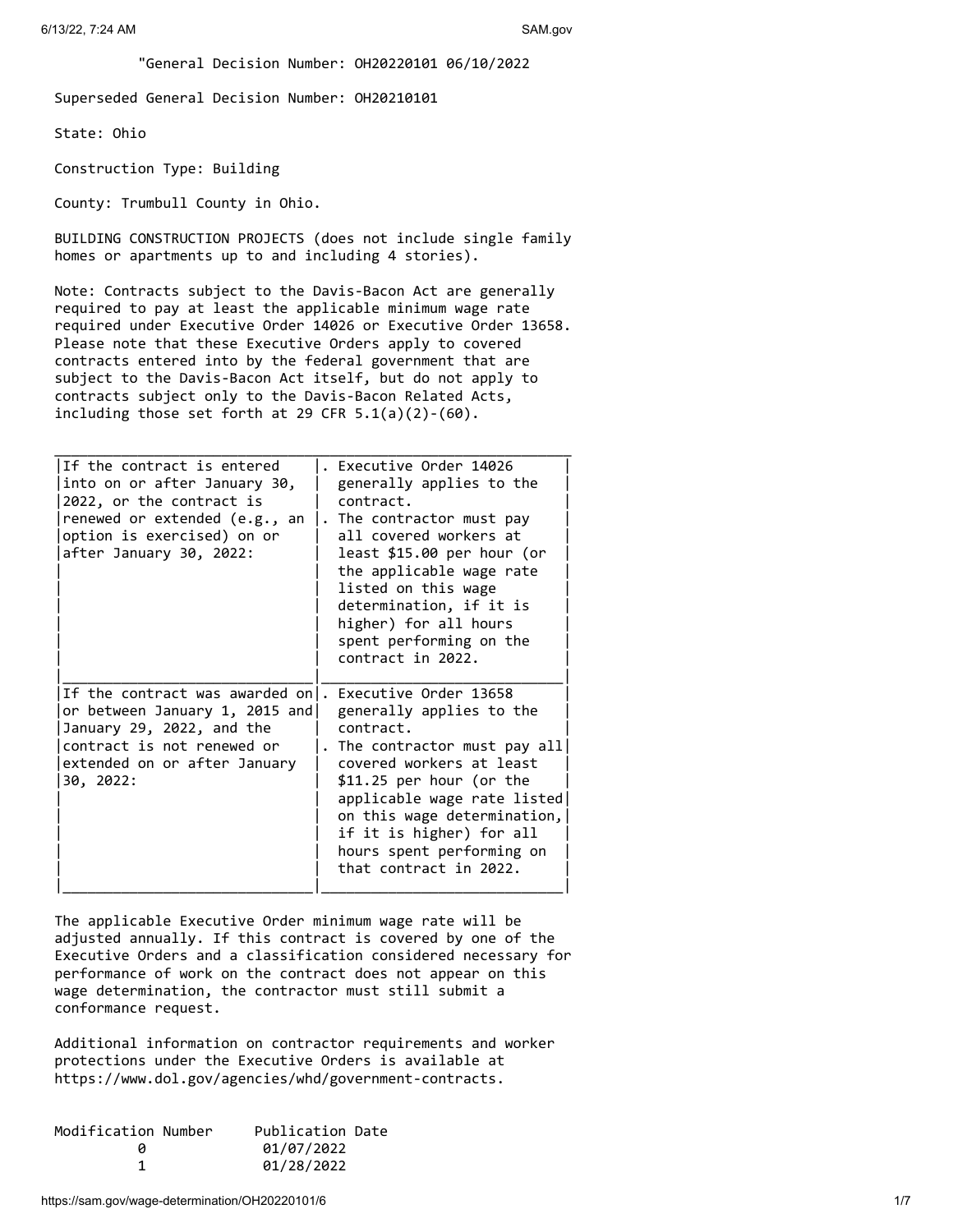| 2  | 02/18/2022 |
|----|------------|
| 3. | 02/25/2022 |
| Δ. | 03/11/2022 |
| 5  | 05/06/2022 |
| h  | 06/10/2022 |

ASBE0008-010 03/01/2022

|                                                                                                                                                                              | Rates | Fringes    |
|------------------------------------------------------------------------------------------------------------------------------------------------------------------------------|-------|------------|
| ASBESTOS WORKER/HEAT & FROST<br>INSULATOR\$ 32.33<br>-------------------------------                                                                                         |       | 20.19      |
| BROH0008-006 06/01/2021                                                                                                                                                      |       |            |
|                                                                                                                                                                              | Rates | Fringes    |
| BRICKLAYER\$ 29.84<br><u>_______________________</u>                                                                                                                         |       | 22.20      |
| BROH0008-008 06/01/2021                                                                                                                                                      |       |            |
|                                                                                                                                                                              | Rates | Fringes    |
| BRICK POINTER/CAULKER/CLEANER\$ 29.84                                                                                                                                        |       | 22.20      |
| BROH0036-001 05/01/2021                                                                                                                                                      |       |            |
|                                                                                                                                                                              | Rates | Fringes    |
| TILE SETTER\$ 28.41                                                                                                                                                          |       | 15.19      |
| CARP0171-003 05/01/2019                                                                                                                                                      |       |            |
|                                                                                                                                                                              | Rates | Fringes    |
| CARPENTER (Includes Drywall<br>Hanging and Metal Stud<br>Installation, and Excludes<br>Form Work)\$ 26.70                                                                    |       | 19.31      |
| .<br>ELEC0064-004 11/29/2021                                                                                                                                                 |       |            |
|                                                                                                                                                                              | Rates | Fringes    |
| ELECTRICIAN (Excludes Low<br>Voltage Wiring)\$ 36.10<br>ELEV0045-004 01/01/2022                                                                                              |       | 18.17      |
|                                                                                                                                                                              | Rates | Fringes    |
| ELEVATOR MECHANIC\$ 53.30                                                                                                                                                    |       | 36.885+a+b |
| PAID HOLIDAYS:                                                                                                                                                               |       |            |
| a. New Year's Day, Memorial Day, Independence Day, Labor Day,<br>Vetern's Day, Thanksgiving Day, the Friday after<br>Thanksgiving, and Christmas Day.                        |       |            |
| b. Employer contributes 8% of regular hourly rate to vacation<br>pay credit for employee who has worked in business more<br>than 5 years; 6% for less than 5 years' service. |       |            |
|                                                                                                                                                                              |       |            |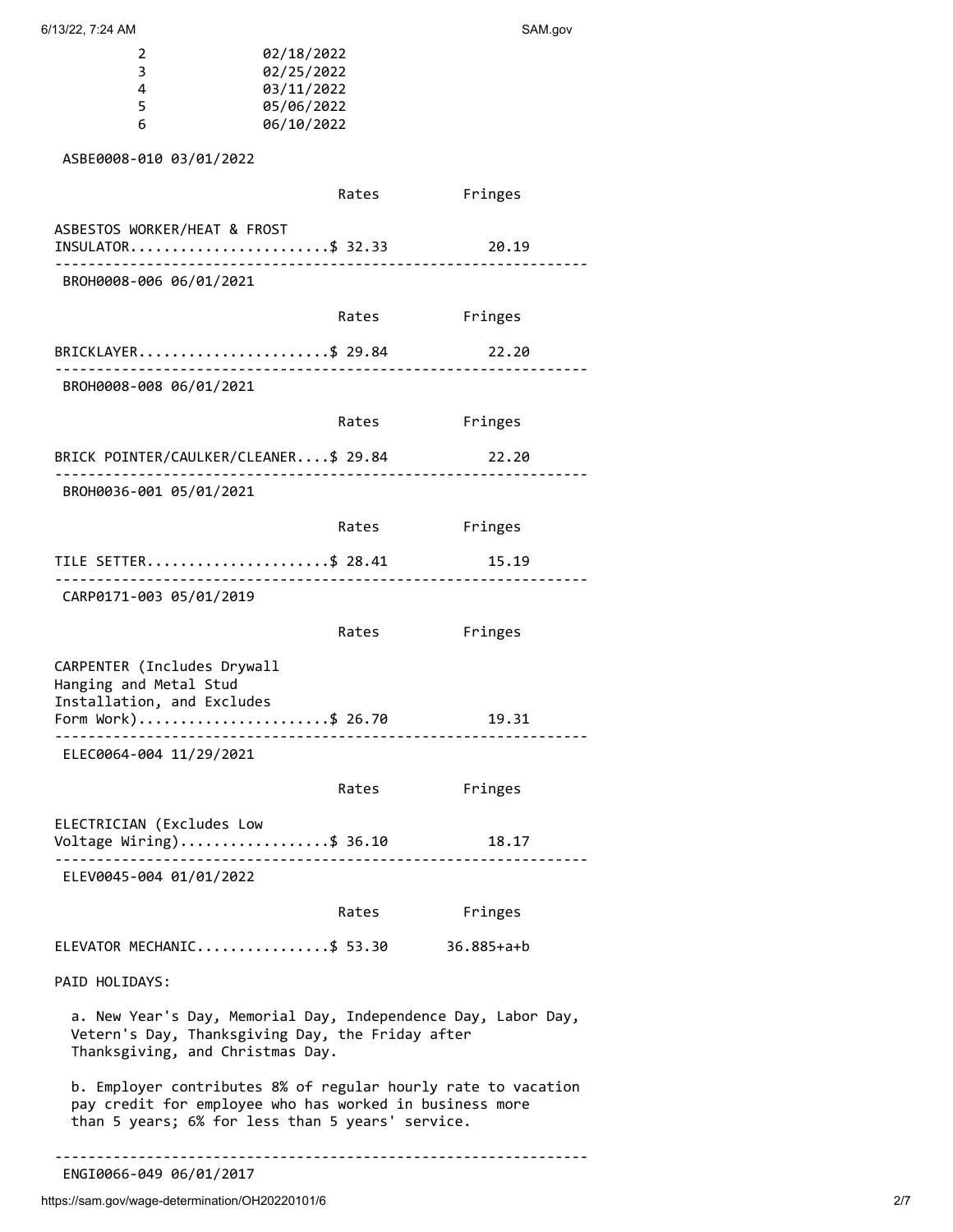|                                                                                                                                                                                                         | Rates | Fringes                          |
|---------------------------------------------------------------------------------------------------------------------------------------------------------------------------------------------------------|-------|----------------------------------|
| POWER EQUIPMENT OPERATOR<br>Backhoe/Excavator/Trackhoe;<br>Bobcat/Skid Steer/Skid<br>Loader; Bulldozer; Crane;<br>Grader/Blade; Loader\$ 32.42<br>Forklift\$ 28.87<br>Mechanic\$ 32.92<br>0iler\$ 22.75 |       | 19.66<br>19.66<br>19.66<br>19.66 |
| * IRON0207-014 06/01/2022                                                                                                                                                                               |       |                                  |
|                                                                                                                                                                                                         | Rates | Fringes                          |
| IRONWORKER (Ornamental,<br>Reinforcing and Structural)\$ 31.92 26.26                                                                                                                                    |       |                                  |
| LAB00125-004 06/01/2020                                                                                                                                                                                 |       |                                  |
|                                                                                                                                                                                                         | Rates | Fringes                          |
| LABORER<br>Mason Tender -<br>Cement/Concrete\$ 29.25                                                                                                                                                    |       | 11.20                            |
| LAB00935-001 05/01/2021                                                                                                                                                                                 |       |                                  |
|                                                                                                                                                                                                         | Rates | Fringes                          |
| <b>LABORER</b><br>Form Work\$ 29.34                                                                                                                                                                     |       | 11.80                            |
| .<br>LAB00935-002 05/01/2021                                                                                                                                                                            |       |                                  |
|                                                                                                                                                                                                         | Rates | Fringes                          |
| LABORER<br>Common or General\$ 29.34<br>Mason Tender - Brick\$ 29.34                                                                                                                                    |       | 11.80<br>11.80                   |
| PAIN0847-002 06/01/2019                                                                                                                                                                                 |       |                                  |
|                                                                                                                                                                                                         | Rates | Fringes                          |
| GLAZIER\$ 26.76                                                                                                                                                                                         |       | 17.00                            |
| PLAS0526-016 06/01/2018                                                                                                                                                                                 |       |                                  |
|                                                                                                                                                                                                         | Rates | Fringes                          |
| CEMENT MASON/CONCRETE FINISHER\$ 29.65                                                                                                                                                                  |       | 18.61                            |
| PLUM0396-004 06/01/2021                                                                                                                                                                                 |       |                                  |
|                                                                                                                                                                                                         | Rates | Fringes                          |
| PIPEFITTER (Includes HVAC<br>Pipe Installation)\$ 35.35<br>PLUMBER (Excludes HVAC Pipe<br>Installation)\$ 35.35                                                                                         |       | 27.01                            |
| _______________________________<br>ROOF0044-003 04/25/2021                                                                                                                                              |       | 27.01                            |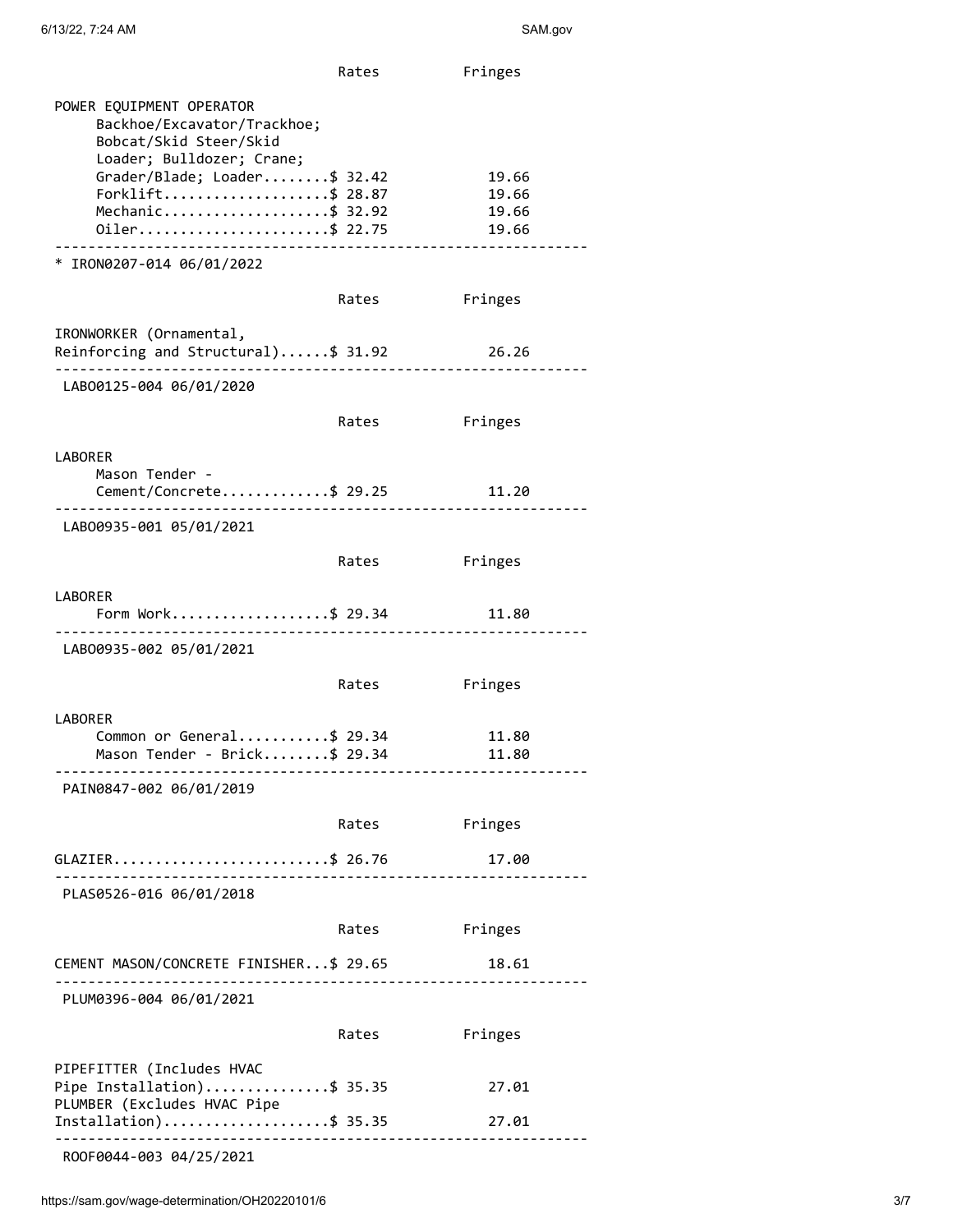| 6/13/22, 7:24 AM                                                                                    |              | SAM.gov       |
|-----------------------------------------------------------------------------------------------------|--------------|---------------|
|                                                                                                     |              | Rates Fringes |
| ROOFER\$ 35.35                                                                                      |              | 20.08         |
| SHEE0033-022 06/01/2021                                                                             |              |               |
|                                                                                                     | Rates        | Fringes       |
| SHEET METAL WORKER (HVAC Duct<br>Installation Only)\$ 31.96                                         |              | 27.60         |
| SHEE0033-023 06/01/2021                                                                             |              |               |
|                                                                                                     | Rates        | Fringes       |
| SHEET METAL WORKER (Excluding<br>HVAC Duct Installation)\$ 31.96                                    |              | 27.60         |
| * UAVG-0H-0029 01/01/2019                                                                           |              |               |
|                                                                                                     | Rates        | Fringes       |
| PAINTER: Spray\$ 25.62 13.83                                                                        |              |               |
| * UAVG-OH-0033 01/01/2018                                                                           | . <u>.</u> . |               |
|                                                                                                     | Rates        | Fringes       |
| OPERATOR: Roller\$ 30.65                                                                            |              | 19.66         |
| * UAVG-OH-0034 01/01/2019                                                                           |              |               |
|                                                                                                     | Rates        | Fringes       |
| PAINTER (Drywall<br>Finishing/Taping Only)\$ 25.80                                                  |              | 13.83         |
| SU0H2012-103 08/29/2014                                                                             |              |               |
|                                                                                                     | Rates        | Fringes       |
| ELECTRICIAN (Low Voltage<br>Wiring Only)\$ 20.58                                                    |              | 0.00          |
| LABORER: Pipelayer\$ 23.98                                                                          |              | 8.58          |
| OPERATOR: Paver (Asphalt,<br>Aggregate, and Concrete)\$ 30.28                                       |              | 13.29         |
| PAINTER (Brush and Roller)\$ 20.52                                                                  |              | 10.06         |
| TILE FINISHER\$ 24.24                                                                               |              | 9.75          |
| TRUCK DRIVER: Dump (All Types)\$ 24.32                                                              |              | 11.73         |
| WELDERS - Receive rate prescribed for craft performing<br>operation to which welding is incidental. |              |               |

Note: Executive Order (EO) 13706, Establishing Paid Sick Leave for Federal Contractors applies to all contracts subject to the Davis-Bacon Act for which the contract is awarded (and any solicitation was issued) on or after January 1, 2017. If this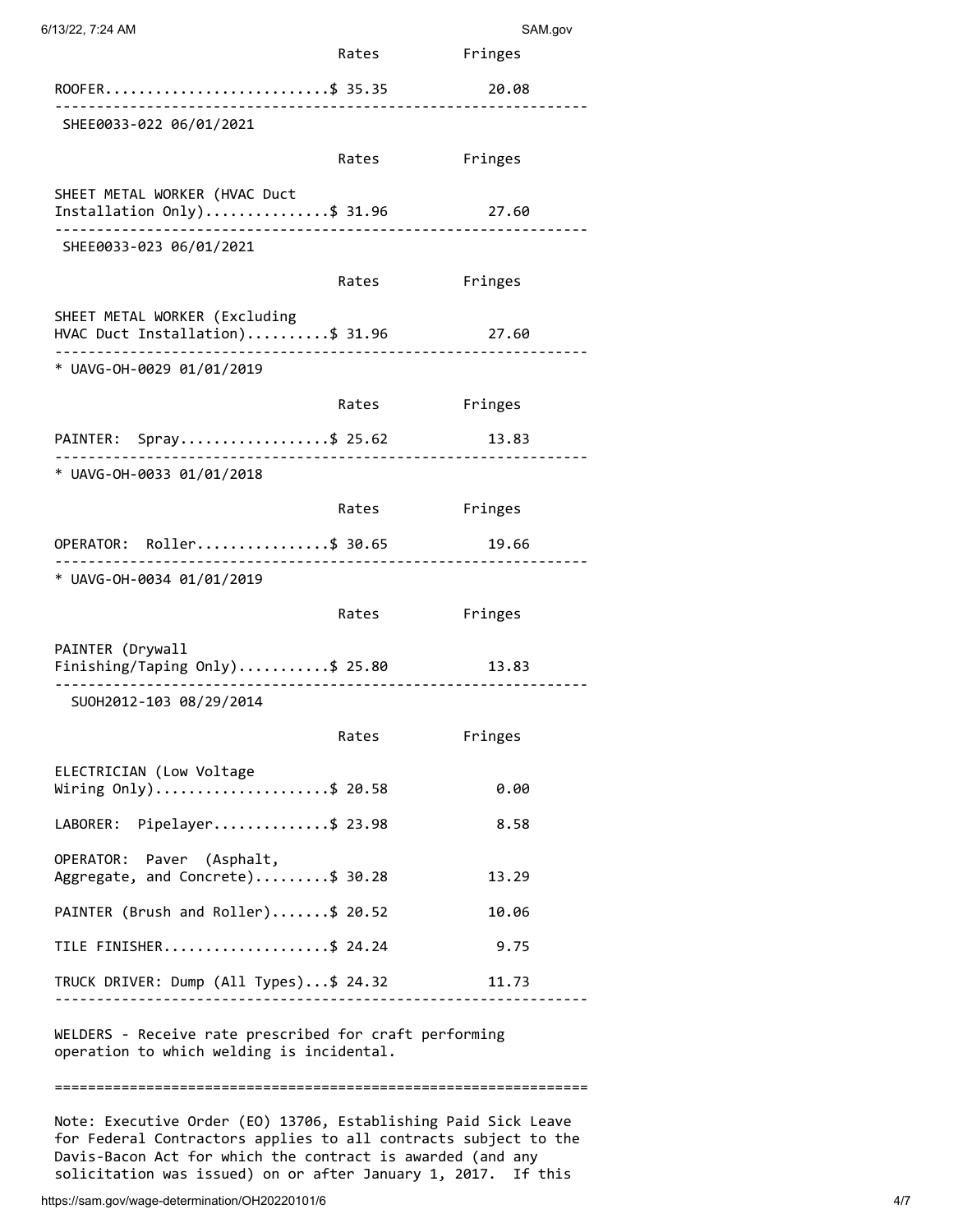contract is covered by the EO, the contractor must provide employees with 1 hour of paid sick leave for every 30 hours they work, up to 56 hours of paid sick leave each year. Employees must be permitted to use paid sick leave for their own illness, injury or other health-related needs, including preventive care; to assist a family member (or person who is like family to the employee) who is ill, injured, or has other health-related needs, including preventive care; or for reasons resulting from, or to assist a family member (or person who is like family to the employee) who is a victim of, domestic violence, sexual assault, or stalking. Additional information on contractor requirements and worker protections under the EO is available at

https://www.dol.gov/agencies/whd/government-contracts.

Unlisted classifications needed for work not included within the scope of the classifications listed may be added after award only as provided in the labor standards contract clauses (29CFR 5.5 (a) (1) (ii)).

----------------------------------------------------------------

The body of each wage determination lists the classification and wage rates that have been found to be prevailing for the cited type(s) of construction in the area covered by the wage determination. The classifications are listed in alphabetical order of ""identifiers"" that indicate whether the particular rate is a union rate (current union negotiated rate for local), a survey rate (weighted average rate) or a union average rate (weighted union average rate).

#### Union Rate Identifiers

A four letter classification abbreviation identifier enclosed in dotted lines beginning with characters other than ""SU"" or ""UAVG"" denotes that the union classification and rate were prevailing for that classification in the survey. Example: PLUM0198-005 07/01/2014. PLUM is an abbreviation identifier of the union which prevailed in the survey for this classification, which in this example would be Plumbers. 0198 indicates the local union number or district council number where applicable, i.e., Plumbers Local 0198. The next number, 005 in the example, is an internal number used in processing the wage determination. 07/01/2014 is the effective date of the most current negotiated rate, which in this example is July 1, 2014.

Union prevailing wage rates are updated to reflect all rate changes in the collective bargaining agreement (CBA) governing this classification and rate.

#### Survey Rate Identifiers

Classifications listed under the ""SU"" identifier indicate that no one rate prevailed for this classification in the survey and the published rate is derived by computing a weighted average rate based on all the rates reported in the survey for that classification. As this weighted average rate includes all rates reported in the survey, it may include both union and non-union rates. Example: SULA2012-007 5/13/2014. SU indicates the rates are survey rates based on a weighted average calculation of rates and are not majority rates. LA indicates the State of Louisiana. 2012 is the year of survey on which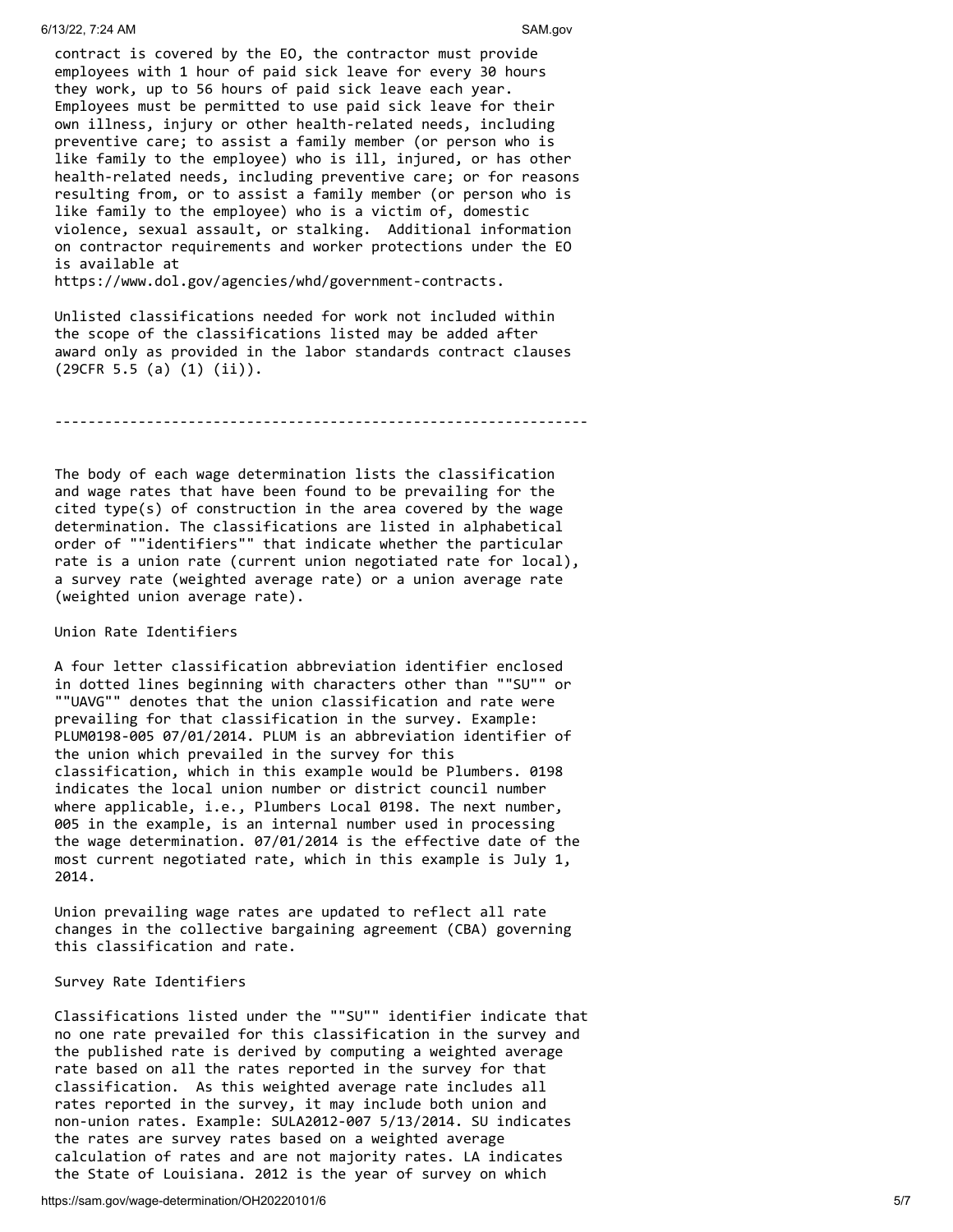these classifications and rates are based. The next number, 007 in the example, is an internal number used in producing the wage determination. 5/13/2014 indicates the survey completion date for the classifications and rates under that identifier.

Survey wage rates are not updated and remain in effect until a new survey is conducted.

Union Average Rate Identifiers

Classification(s) listed under the UAVG identifier indicate that no single majority rate prevailed for those classifications; however, 100% of the data reported for the classifications was union data. EXAMPLE: UAVG-OH-0010 08/29/2014. UAVG indicates that the rate is a weighted union average rate. OH indicates the state. The next number, 0010 in the example, is an internal number used in producing the wage determination. 08/29/2014 indicates the survey completion date for the classifications and rates under that identifier.

A UAVG rate will be updated once a year, usually in January of each year, to reflect a weighted average of the current negotiated/CBA rate of the union locals from which the rate is based.

----------------------------------------------------------------

#### WAGE DETERMINATION APPEALS PROCESS

1.) Has there been an initial decision in the matter? This can be:

- \* an existing published wage determination
- a survey underlying a wage determination
- \* a Wage and Hour Division letter setting forth a position on a wage determination matter
- \* a conformance (additional classification and rate) ruling

On survey related matters, initial contact, including requests for summaries of surveys, should be with the Wage and Hour National Office because National Office has responsibility for the Davis-Bacon survey program. If the response from this initial contact is not satisfactory, then the process described in 2.) and 3.) should be followed.

With regard to any other matter not yet ripe for the formal process described here, initial contact should be with the Branch of Construction Wage Determinations. Write to:

> Branch of Construction Wage Determinations Wage and Hour Division U.S. Department of Labor 200 Constitution Avenue, N.W. Washington, DC 20210

2.) If the answer to the question in 1.) is yes, then an interested party (those affected by the action) can request review and reconsideration from the Wage and Hour Administrator (See 29 CFR Part 1.8 and 29 CFR Part 7). Write to:

> Wage and Hour Administrator U.S. Department of Labor 200 Constitution Avenue, N.W.